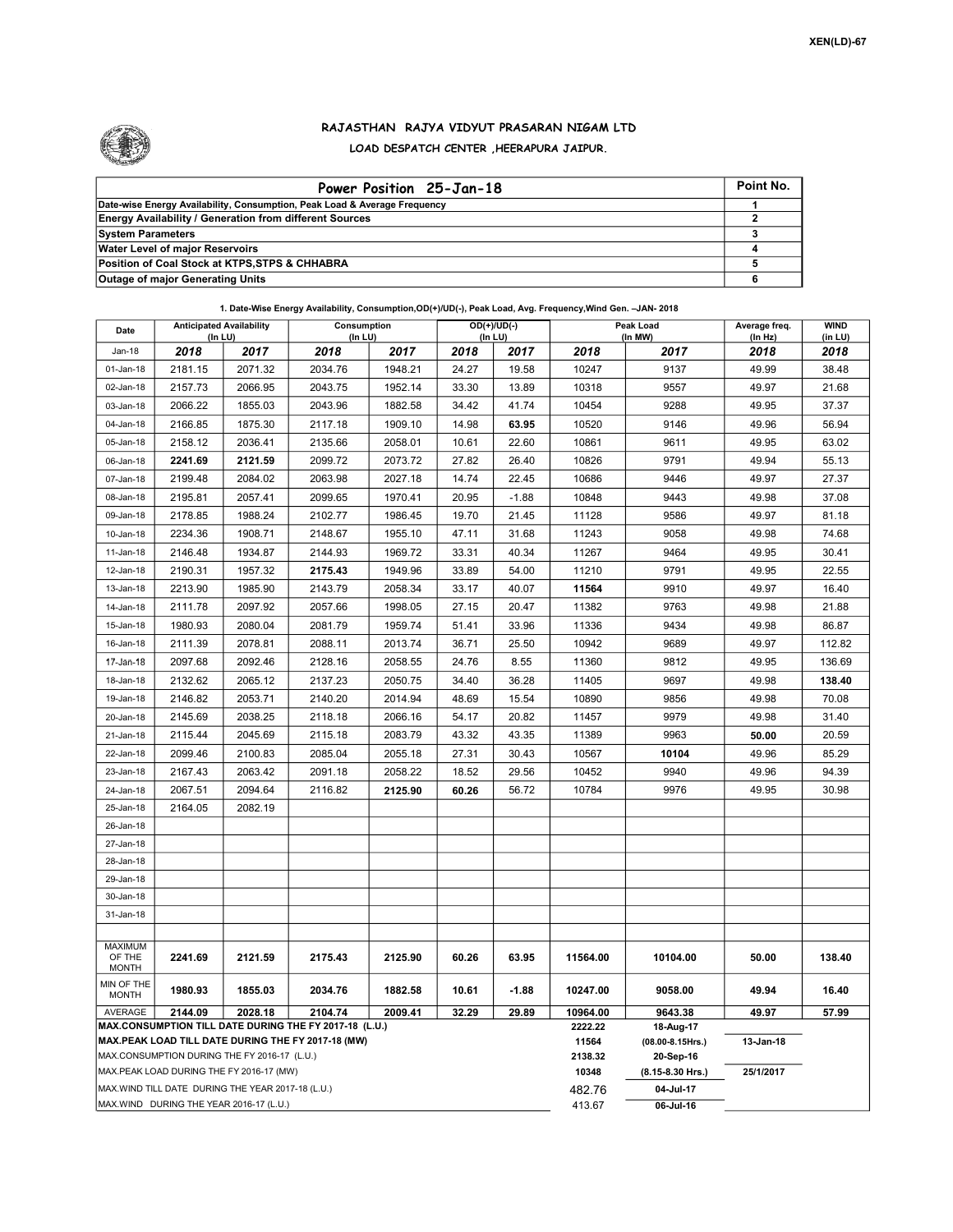|                         | (1n LU)                                                                            |                                           |                                  |                              |
|-------------------------|------------------------------------------------------------------------------------|-------------------------------------------|----------------------------------|------------------------------|
| S.No.                   | Sources Available to Rajasthan / Installed<br>Capacity as on 30.09.2016<br>(In MW) | Prior<br>assessment of<br>Avail. For next | Prior<br>assessment of<br>Avail. | Actual<br>Energy<br>Received |
|                         |                                                                                    | Dav                                       |                                  |                              |
|                         |                                                                                    |                                           | 24-Jan-18                        |                              |
| 1                       | KTPS (1240/1240)                                                                   | 270.00                                    | 270.00                           | 259.58                       |
| $\overline{\mathbf{2}}$ | STPS (1500/1500)                                                                   | 273.00                                    | 273.00                           | 252.01                       |
| 3                       | DHOLPUR GAS CCPP (330/330)                                                         | 0.00                                      | 0.00                             | 0.00                         |
| 4                       | RAMGARH (273.5/273.5)                                                              | 43.00                                     | 43.00                            | 43.72                        |
| 5                       | RAPP-A(200/200)                                                                    | 43.00                                     | 43.00                            | 44.40                        |
| 6                       | MAHI (140/140)                                                                     | 0.00                                      | 0.00                             | 7.06                         |
| 7                       | CHAMBAL (RPS+JS) (135.5/271)                                                       | 38.62                                     | 38.62                            | 38.89                        |
| 8                       | <b>GIRAL LIGNITE (250/250)</b>                                                     | 0.00                                      | 0.00                             | 0.00                         |
| 9                       | CHHABRA TPS 1000/1000)                                                             | 164.00                                    | 164.00                           | 162.47                       |
| 10                      | ADANI (TPS) + KALISINDH (TPS)                                                      | 273.00                                    | 273.00                           | 253.17                       |
|                         | (1200+1200/1320+1200)                                                              |                                           |                                  |                              |
| 11                      | WIND FARM (3980.40/4119.15)                                                        | 79.50                                     | 20.50                            | 30.98                        |
| 12                      | SOLAR POWER(737.70/1295.70)                                                        | 0.00                                      | 0.00                             | 0.00                         |
| 13                      | CAPTIVE POWER PLANTS                                                               | 0.00                                      | 0.00                             | 0.00                         |
| 14                      | REGIONAL (INTRA STATE) O.A. (VLTPS)                                                | 0.00                                      | 0.00                             | 0.00                         |
| 15                      | OPEN ACCESS                                                                        | 15.61                                     | 17.29                            | 17.29                        |
| 16                      | BIOMASS - (101.95/119.25)                                                          | 5.00                                      | 5.00                             | 5.73                         |
| 17                      | BARSINGHSAR LTPS(250/250)                                                          | 53.00                                     | 53.00                            | 50.92                        |
| 18                      | RAJWEST (1080/1080)                                                                | 201.00                                    | 172.00                           | 181.88                       |
|                         | <b>TOTAL (A): 1-18</b>                                                             | 1458.73                                   | 1372.41                          | 1348.10                      |
| 19                      | <b>BBMB COMPLEX</b>                                                                |                                           |                                  |                              |
|                         | a) BHAKRA(230.79/1516.3)                                                           | 23.50                                     | 23.70                            | 23.26                        |
|                         | b) DEHAR (198/990)                                                                 | 4.77                                      | 5.01                             | 5.81                         |
|                         | c) PONG (231.66/396)                                                               | 24.97                                     | 23.92                            | 24.68                        |
|                         | TOTAL: a TO c                                                                      | 53.24                                     | 52.63                            | 53.75                        |
| 20                      | <b>CENTRAL STATIONS</b>                                                            |                                           |                                  |                              |
|                         | d) SINGRAULI (300/2000)                                                            | 94.17                                     | 95.70                            | 95.58                        |
|                         | e) RIHAND<br>(310.24/3000)                                                         | 127.75                                    | 129.84                           | 130.77                       |
|                         | f) UNCHAHAR-I(20/420)                                                              | 11.29                                     | 12.53                            | 14.58                        |
|                         | q) UNCHAHAR-II& III(61/630)                                                        | 31.42                                     | 31.51                            | 33.06                        |
|                         | h) INDIRA GANDHI STPS(JHAJHAR) 0.00/1500)                                          | 0.00                                      | 0.00                             | 0.00                         |
|                         | i) NCTPS DADRI St-II (43.22/980) + DADRI-TH                                        | 23.62                                     | 19.88                            | 24.73                        |
|                         | j) DADRI GAS (77/830)                                                              | 0.00                                      | 0.00                             | 0.00                         |
|                         | k) ANTA<br>(83.07/419)                                                             | 0.00                                      | 0.00                             | 0.00                         |
|                         | I) AURAIYA<br>(61.03/663)                                                          | 3.84                                      | 3.80                             | 4.94                         |
|                         | m) NAPP<br>(44/440)                                                                | 10.01                                     | 10.01                            | 10.01                        |
|                         | $n)$ RAPP-B<br>(125/440)                                                           | 16.66                                     | 16.33                            | 16.33                        |
|                         | o) RAPP-C<br>(88/440)                                                              | 20.00                                     | 20.02                            | 20.02                        |
|                         | p) SALAL<br>(20.36/690)                                                            | 0.49                                      | 0.49                             | 0.49                         |
|                         | $q)$ URI<br>(70.37/720)                                                            | 2.68                                      | 2.73                             | 2.66                         |
|                         | r) TANAKPUR (10.86/94)                                                             | 0.37                                      | 0.34                             | 0.34                         |
|                         | s) CHAMERA - (105.84/540)                                                          | 3.14                                      | 3.14                             | 3.14                         |
|                         | t) CHAMERA-II (29.01/300)                                                          | 0.87                                      | 0.87                             | 0.97                         |
|                         | u) CHAMERA-III (25.21/231)                                                         | 0.60                                      | 0.60                             | 0.68                         |
|                         | v) DHAULIGANGA (27/280)                                                            | 0.81                                      | 0.81                             |                              |
|                         | w) DULHASTI (42.42/390)                                                            | 2.72                                      | 2.72                             | 0.81                         |
|                         |                                                                                    |                                           |                                  | 2.83                         |
|                         | x) SEWA (13/120)                                                                   | 0.39                                      | 0.39                             | 0.39                         |
|                         | y) NJPC (112.00/1500) + RAMPUR(31.808/412.02)                                      | 5.77                                      | 5.77                             | 5.77                         |
|                         | z) TEHRI (75/1000)                                                                 | 5.75                                      | 5.78                             | 5.78                         |
|                         | aa) KOTESHWR (33.44/400) + PARBATI3 (56.73/520)                                    | 5.17                                      | 2.55                             | 5.27                         |
|                         | ab) TALA                                                                           | 0.30                                      | 0.30                             | 0.30                         |
|                         | ac) MUNDRA UMPP (380/4000)                                                         | 89.07                                     | 88.84                            | 88.84                        |
|                         | ad) SASAN (372/3960)                                                               | 89.04                                     | 89.04                            | 89.04                        |
|                         | ae) FRKKA+KHLGN+TLCHR (70.18/3940)                                                 | 28.25                                     | 28.32                            | 28.32                        |
|                         | af) URS POWER (DADRI TH-I)                                                         | 0.00                                      | 0.00                             | 0.00                         |
|                         | <b>TOTAL SCHEDULE(a TO af)</b>                                                     | 627.40                                    | 624.92                           | 639.37                       |
|                         | LOSSES                                                                             | $-45.86$                                  | $-43.22$                         | $-46.77$                     |
|                         | NET SCHEDULED                                                                      | 581.54                                    | 581.70                           | 592.60                       |
| 21                      | BILATERAL (REG.) EXCL. BANKING                                                     | 2.98                                      | 2.98                             | 2.98                         |
| 22                      | <b>BANKING</b>                                                                     | 15.69                                     | 15.69                            | 15.69                        |
| 23                      | BILATERAL(INTER-REG.). EXCLUDING (ISOA &                                           | 97.37                                     | 69.70                            | 91.36                        |
| 24                      | <b>BANKING)</b><br>INTER STATE OPEN ACCESS (BILATERAL+IEX)                         | $-15.61$                                  | $-17.29$                         | $-17.29$                     |
|                         |                                                                                    |                                           |                                  |                              |
| 25                      | <b>INDIAN ENERGY EXCHANGE</b>                                                      | 23.36                                     | 23.13                            | 23.13                        |
|                         | <b>TOTAL(B): (19 TO 25)</b>                                                        | 705.32                                    | 695.10                           | 708.46                       |
|                         | TOTAL GENERATION (A +B): 1 TO 25                                                   |                                           |                                  | 2056.56                      |
|                         | OVER DRAWAL (+)/UNDER DRAWAL (-)                                                   |                                           |                                  | 60.26                        |
|                         | <b>GRAND TOTAL</b>                                                                 | 2164.05                                   | 2067.51                          | 2116.82                      |
|                         | LAST YEAR                                                                          | 2082.19                                   | 2094.64                          | 2125.89                      |

## 2.Anticipated Availability/Generation From Different Sources  $\sim$   $\sim$